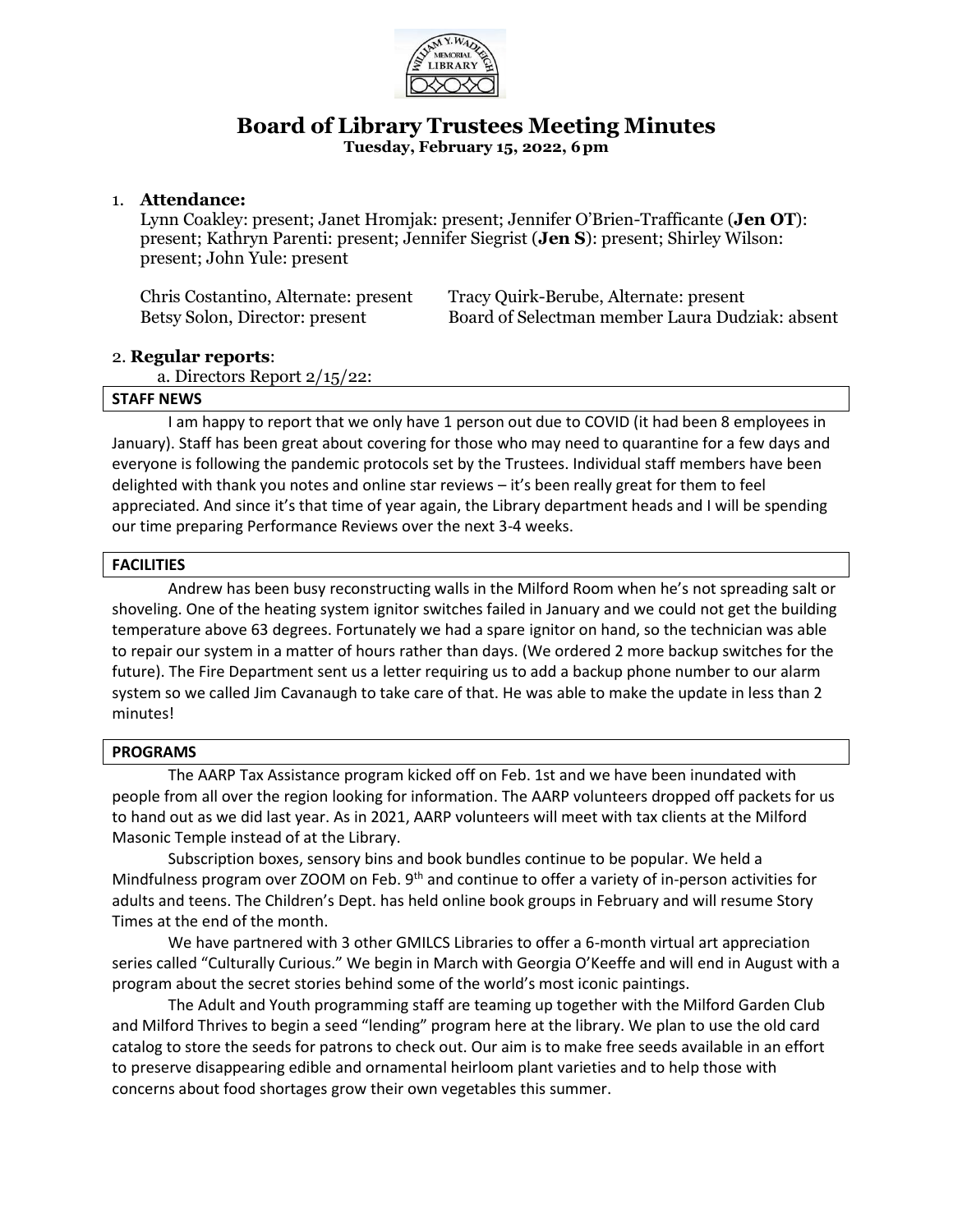## **OTHER NEWS**

• I attended the Deliberative Session on February 5<sup>th</sup>. Kathy did an excellent job presenting the 2 Library warrant articles and there seemed to be much support (outside of the Select Board).

• All Library Financials are now in the hands of Finance in preparation for the 2021 audit. Respectfully Submitted, Betsy Solon

Additional items of discussion:

- A question was asked regarding the AARP tax preparation and who is eligible. The packets indicate on them who is eligible for the service.
- Coffee and Convo being held Fridays at the Library.
- The flood on MLK Day hoping that it was a one-off event. Storms will be monitored in future to see if we have an on-going issue.
- Based on receipt of the ARPA funds, approved purchase of furniture was begun anticipated delivery in May, 2022 due to back-orders.

b.  $1/25/22$  minutes: Amendments to  $1/25/22$  minutes were discussed. Motion made by Shirley and seconded by Jen S to approve the amended minutes. All approved.

 c. Treasurer's Report and acceptance of donations – A motion was made by Jen S and seconded by John to accept the \$691.40 in gifts/donations collected. All approved.

#### 3. **New Business**:

 a. Election Staffing, promotion of warrant article – Signs have been made up and are available at the Library for use before the 3/8 election. We have 3 people and 2 open Trustee spots. All Trustees are welcome to come stand by the Library table on 3/8.

b. Any other new business:

- Chris suggested posting frequent stories on the Library's impact on patron's lives.
- Deliberative session went well Kathy did a great job presenting.
- **Many thanks** to Shirley for her service as this is her last meeting.

#### 4. **Public Questions and Comments**: None.

#### 5. **Old Business**:

 a. Mask Policy & Reopening plan update – No change to the mask policy at this time. The staff is comfortable with continuing to wear masks and requiring masking for in person group meetings. Will revisit in mid March.

 b. United for Libraries – reminder to take advantage of this free service with many good resources. Betsy will resend link and instructions for use. We will be watching one of their videos next month at the Trustee meeting.

 c. Any other old business – Betsy had flyers made up with a QRC code for those wishing to make donations to the Library.

## 6. **Close Meeting:**

a. Next meeting on 3/15/22 at 6pm. Newly elected Trustees are reminded to be sworn in by the Town Clerk's office before the meeting. Officers will be elected at the meeting.

b. Town Election is 3/8/22 at the Milford High School 6am-8pm.

c. NHLTA Spring Conference on 5/10/22 at the Grappone Center in Concord, NH 8am-3:45pm. All Trustees are welcome to attend.

The monthly meeting was closed at 6:38pm with a motion by Shirley and seconded by Lynn. All approved.